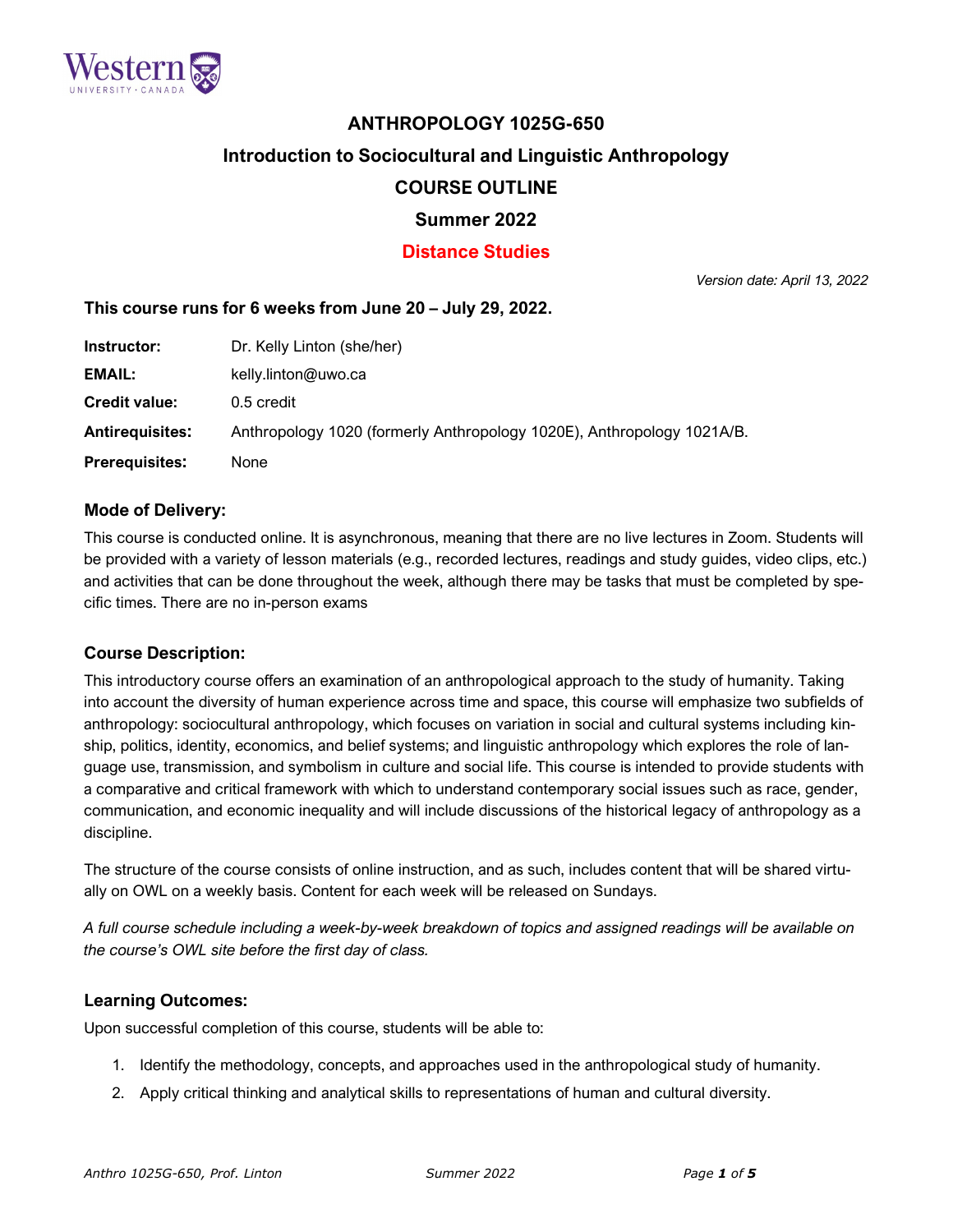- 3. Reflect on the connections between diverse social processes (economic and political systems, language, social organization, ontologies, etc).
- 4. Reflect on the purpose and usefulness of anthropological practice in the world.
- 5. Illustrate how language and culture influence each other.
- 6. Critically examine sociocultural contexts in which particular varieties of language are used.
- 7. Describe the relationship between language and identity in political and cultural terms.
- 8. Demonstrate how linguistic practices are linked to social meaning and categories such as race, gender, ethnicity, and class.

#### **Course Materials:**

Monaghan, John and Peter Just. 2000. Social & Cultural Anthropology: A Very Short Introduction. Oxford University Press.

The course text is available online via [Western's](https://ocul-uwo.primo.exlibrisgroup.com/discovery/fulldisplay?context=L&vid=01OCUL_UWO:UWO_DEFAULT&search_scope=MyInst_and_CI&tab=Everything&docid=alma991000882969705163) Library.

In some weeks, and this is especially true for the linguistic anthropology section of the course (Weeks 3-6), short article readings, blog posts and videos will be assigned. These additional materials will be made available for download through the Course Readings tool on the course's OWL site.

Registered students will be able to access additional course readings through the course site in OWL before the *first day of class.*

## **Evaluation:**

Grades will be based on 6 quizzes on readings, 6 discussion activities, a reflection paper, and a research paper, as follows:

Quizzes – 25% Discussion Activities – 25% Sociocultural Anthropology Reflection Paper – 25% Linguistic Anthropology Research Paper – 25%

#### *Quizzes – 25% (6 quizzes – one per week, drop lowest 1, each quiz 5.0%)*

There will be six quizzes throughout the course (one each week). Quizzes will be released on Sundays of each week. Quizzes will be completed online, and each one must be completed by Friday of each week, but note that you will not be able to access other components of the lesson until you have completed the quiz. Quizzes will focus on the main ideas in the week's readings. They are meant to motivate you to complete all of the assigned readings. There will be no make-up quizzes but the lowest quiz grade will be dropped. Each quiz will be worth 5.0% for a total of 25% of your final grade.

Note: Each quiz will only be open for a one-week period. If you miss a quiz deadline, you will not be able to complete that quiz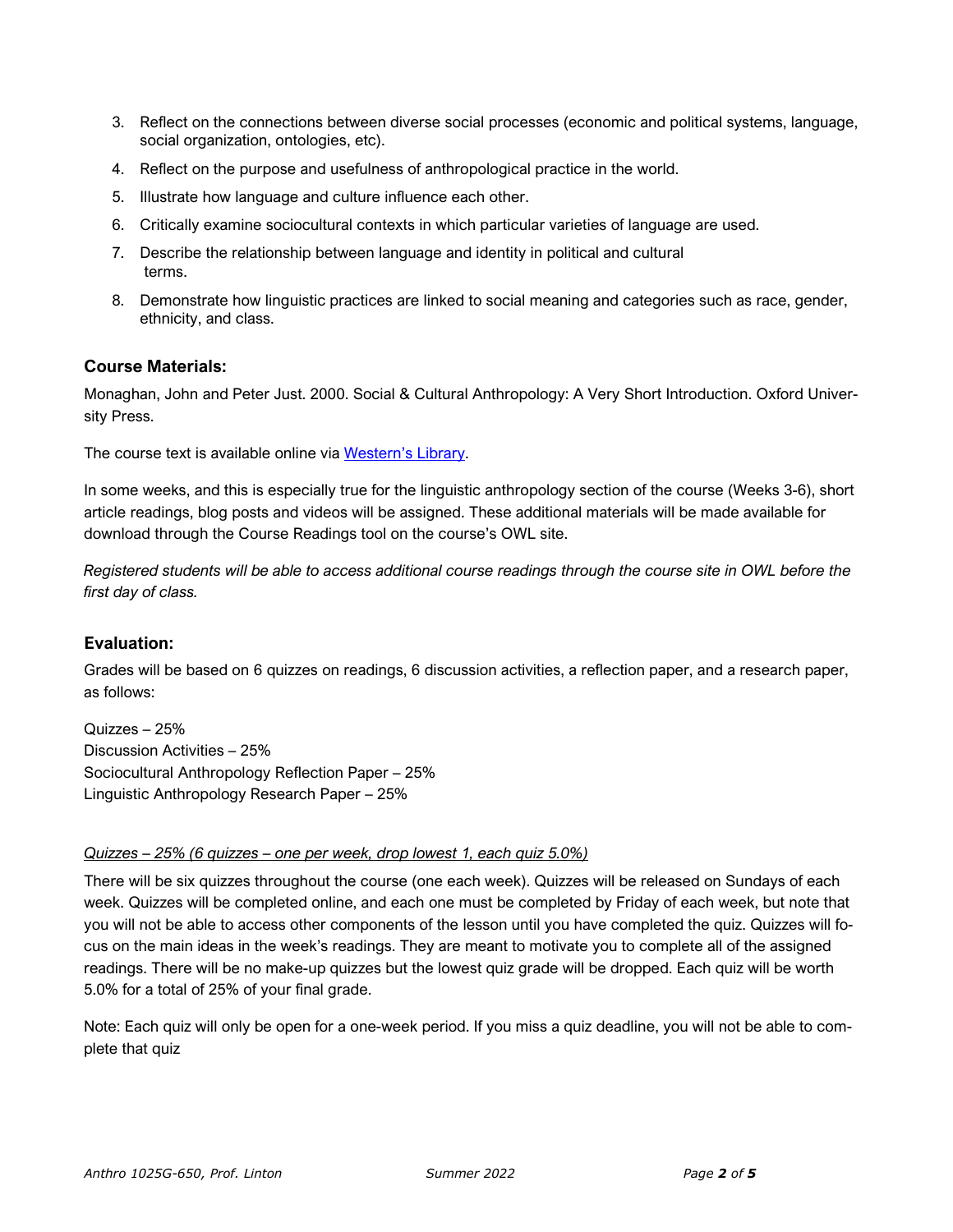#### *Discussion Activities – 25% (6 Activities worth 5% each, drop lowest 1)*

There are six Discussion Activities embedded in this course that serve as opportunities to engage with course content, see the thoughts and opinions of your peers, contribute your own questions or ideas, present evidence from independent research, or to reflect on course concepts. Discussion activities will occur each week. Additional details for each discussion activity will be posted on the course OWL site.

Note: Discussion Activities are not accepted following the deadline given that each one is relevant to its own week and contributions are typically synthesized and posted for everyone to read. If you miss a deadline, you will not be able to complete that activity.

#### *Sociocultural Paper: Auto-Ethnography - "The Complexity of Identity" – 25%*

Students will hand in a short (750-1000 word) paper that critically reflects on an aspect of their identity. Using an ethnographic lens and situating their analysis within concepts discussed in the course, students will explore the culture and communities of which they are a part and reflect on their position and experience as a part of a specific culture or subculture. The Sociocultural paper is due during Week 3 on Friday May 27th and all submissions must be reviewed by Turnitin plagiarism software. Students who submit assignments that receive a <15% similarity score from Turnitin will receive 1 bonus mark on their paper. If a paper receives a >15% similarity score on Turnitin students will have 48 hours to revise and resubmit their paper without penalty. The final deadline is Sunday May 29th. More information will be made available to students on the course OWL site.

Note: Unless a student receives academic consideration through the Counselling office of their home Faculty, paper assignments will be penalized at the rate of 5%/day late for up to a total of 5 days (including weekends) following the due date. Late assignments will not be accepted after 5 days. Students who are unable to submit this paper on-time due to circumstances that warrant use of a "self-reported absence" will be expected to submit their paper within 24 hours of the end of their absence period.

#### *Linguistic Anthropology Research Paper – "Language and Identity in Online Communities" – 25%*

The Linguistic Anthropology Research Paper is the second of two papers assigned during this course. This Research Paper requires students to collect data (beginning in Week 2), and then write a paper of 750-1000 words that analyzes and discusses the data. Students will be required to research a distinctive online community and provide a critical analysis of the language and communication behaviours that characterize the social space of this community. The Linguistic Anthropology research paper is due during Week 6 on Wednesday June 15th and all submissions must be reviewed by Turnitin plagiarism software. Students who submit assignments that receive a <15% similarity score from Turnitin will receive 1 bonus mark on their paper. If a paper receives a >15% similarity score on Turnitin students will have 48 hours to revise and resubmit their paper without penalty. The final deadline is Friday June 17th, 2022. More information will be made available to students on the course OWL site.

Note: Unless a student receives academic consideration through the Counselling office of their home Faculty, paper assignments will be penalized at the rate of 5%/day late for up to a total of 5 days (including weekends) following the due date. Late assignments will not be accepted after 5 days. Students who are unable to submit this paper on-time due to circumstances that warrant use of a "self-reported absence" will be expected to submit their paper within 24hours of the end of their absence period.

All required papers may be subject to submission for textual similarity review to the commercial plagiarism detection software under license to the University for the detection of plagiarism. All papers submitted for such check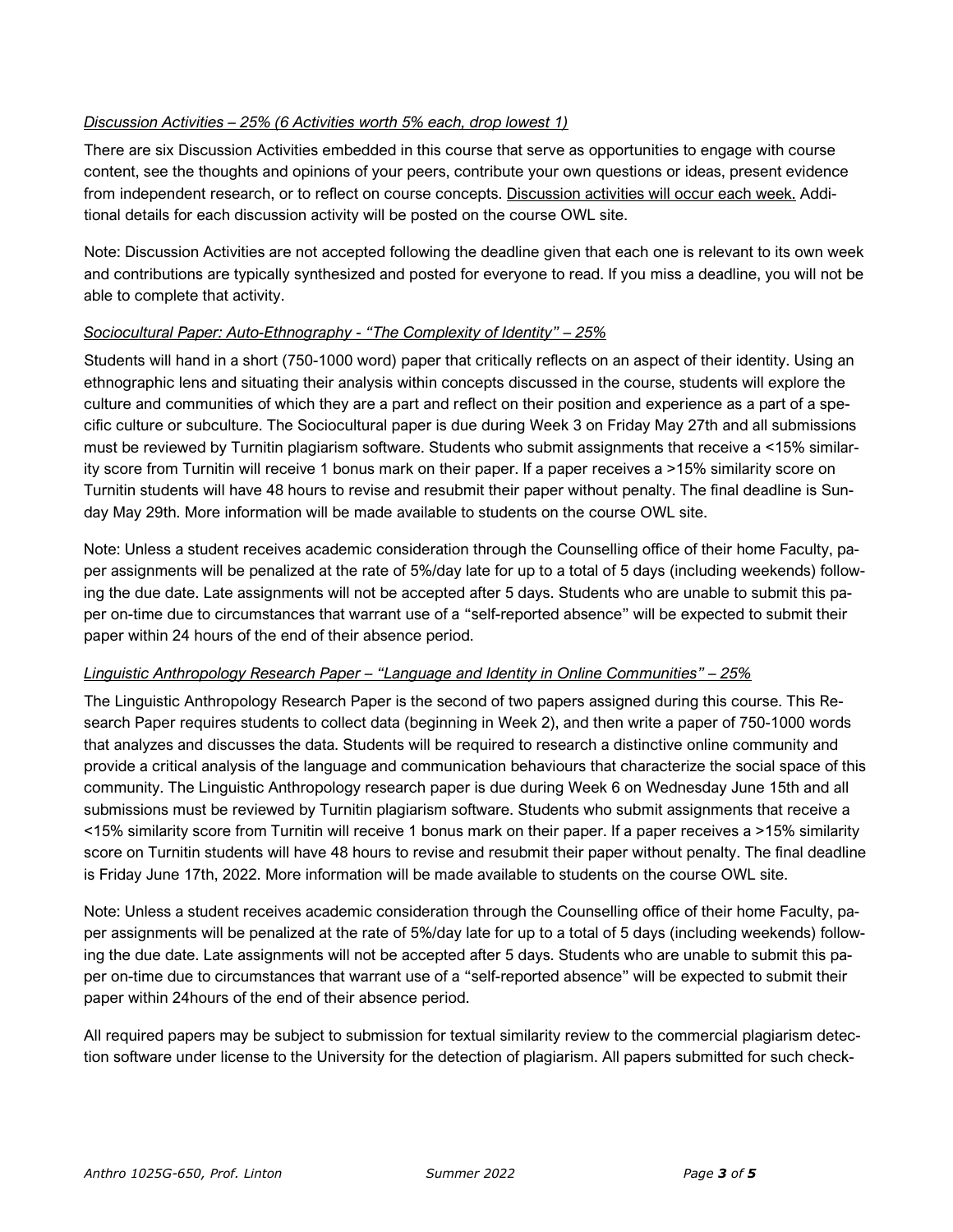ing will be included as source documents in the reference database for the purpose of detecting plagiarism of papers subsequently submitted to the system. Use of the service is subject to the licensing agreement, currently between The University of Western Ontario and [Turnitin.com.](http://www.turnitin.com/)

# **Course Specific Conditions Required to Pass this Course**

In order to pass an essay course, the student must exhibit some minimal level of competence in essay writing and the appropriate level of knowledge of the content of the course.

In order to pass *this* essay course, students must submit both writing assignments and receive a passing grade on at least one of them. Note that you must write a minimum of 1500 words in essay assignments at the 1000-level to meet the requirement for an essay-designated course.

## **Course Specific Statements and Policies:**

Statement on Engaging in the Online Learning Environment

This course relies on the OWL site to connect you with the syllabus, assignment outlines, content, and other course material. Here, you will engage with me, the TAs, and your peers as we progress through the course. Please keep track of weekly tasks and contribute respectfully to online activities.

## **Statement on Email**

You may contact me or the TAs by email, but it may take up to 24 hours for a response. If we cannot provide an immediate response, or if the matter is something we cannot address quickly, we will direct you to meet with us through Zoom. Please ensure that your emails are worded professionally and include the course number (1025F) in the subject line.

## **Statement on Student Success**

If you need support with your academic writing skills, please visit the Writing [Support](http://www.sdc.uwo.ca/writing/) Centre in person or online. The Centre aims to (1) enhance your writing and communication skills and build your confidence, (2) equip you with tools, resources and knowledge to effectively communicate through writing, (3) increase your critical analysis abilities to effectively communicate scholarly ideas, (4) convey university level writing expectations, and (5) provide you with the skills you need to navigate academic transitions.

The staff at [Learning](http://www.sdc.uwo.ca/learning/) Skills Services support your development as an excellent student by answering your questions and

providing advice on how to succeed in your studies at Western. They can help you to develop new skills or strengthen existing academic skills. You can make an individual appointment with a learning skills counsellor, attend learning skills presentations, drop by the Peer Assisted Learning (PAL) Centre, or receive helpful information via e-mail. Information on important learning skills topics is also available online.

Visit the Wellness [Education](http://wec.uwo.ca/) Centre if you need support in navigating any kind of mental health issue (e.g., anxiety, stress, etc.) WEC provides free assistance in connecting you with wellness services and resources on and off campus.